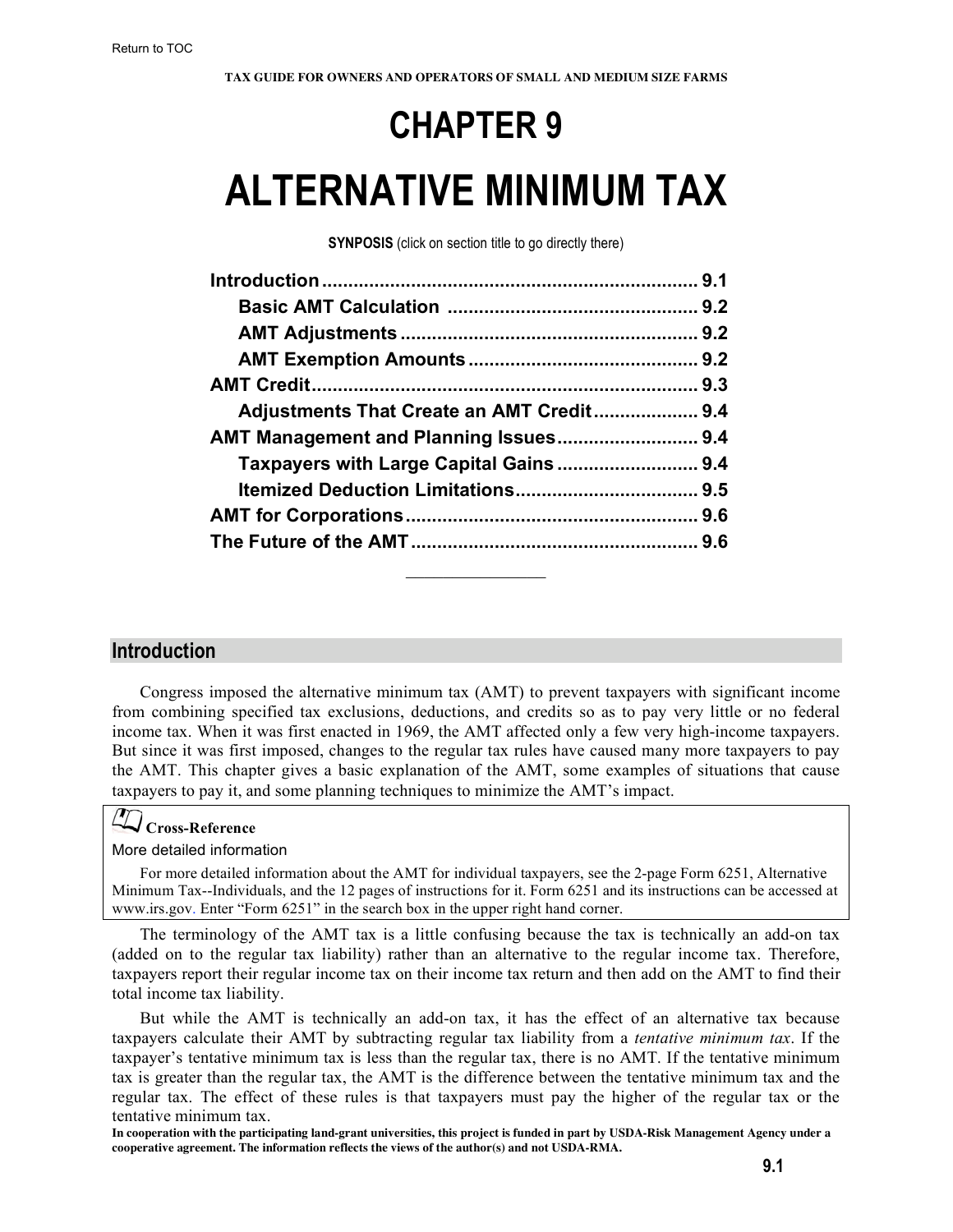#### **ALTERNATIVE MINIMUM TAX**

<span id="page-1-0"></span>This chapter focuses on the AMT imposed on individual taxpayers. The individual AMT is the only AMT imposed on income from most partnerships, S corporations, and limited liability companies (LLCs) that are taxed as disregarded entities, because the income of those entities is taxed at the ownership (partner, shareholder, or member) level—the entities themselves do not pay tax on the income. The AMT imposed on C corporations is discussed briefly at the end of the chapter.

### **Basic AMT Calculation**

Taxpayers compute their tentative minimum tax by first computing their alternative minimum taxable income (AMTI), which is their taxable income for regular tax purposes adjusted by the difference between deductions that are allowed for the regular tax and those that are allowed for the AMT. The AMTI is then reduced by an exemption amount. The resulting income is multiplied by 26% for the first \$175,000 (\$87,500 for married filing separately) and 28% for the amount over \$175,000 (\$87,500.

### **AMT Adjustments**

To calculate AMTI, taxpayers start with their taxable income and then add back some of the deductions they claimed to compute their taxable income. They also make some adjustments that reduce their taxable income. These adjustments account for the differences between the deductions that are allowed for the regular income tax and those that are allowed for the AMT.

### **Example 9.1 AMT adjustments**

Andy and Mary Thompson are married and have four children. In calculating their \$65,000 taxable income for 2011, they included the following deductions that affect AMTI:

- 1. \$28,876 depreciation on a farm building (built in 2010 for \$400,000; depreciated over 20 years using the 150% declining balance method)
- 2. \$5,000 state income tax
- 3. \$10,000 real property taxes on their home
- 4. \$22,200 personal and dependent exemptions deduction (Andy, Mary, and four children)

The AMT rules require Andy and Mary to add the following amounts to their taxable income to compute their AMTI:

- 1. \$8,876 of the farm building depreciation (this is the excess over the \$20,000 of depreciation that could be claimed using the straight-line depreciation method over 20 years)
- 2. \$5,000 state income tax (the entire amount)
- 3. \$10,000 real property taxes on their home (the entire amount)
- 4. \$22,200 personal and dependent exemptions deduction (the entire amount)

Adding the \$46,076 total of these adjustments to their \$65,000 taxable income results in an \$111,076 AMTI.

 $\mathcal{L}_\text{max}$  and  $\mathcal{L}_\text{max}$  and  $\mathcal{L}_\text{max}$  and  $\mathcal{L}_\text{max}$ 

### **AMT Exemption Amounts**

Figure 9.1 shows the maximum AMT exemption amounts provided in the Internal Revenue Code (I.R.C.) for any year that the Congress does not temporarily increase them. However, each year beginning in 2001 Congress has temporarily increased these exemption amounts for individual returns, and it is likely to continue to increase them or otherwise change the AMT rules to reduce the impact of the AMT. Figure 9.1 also shows the temporary increase in the exemption amounts for 2011. The examples in this chapter use the amounts shown in Figure 9.1 for 2011. If Congress does not temporarily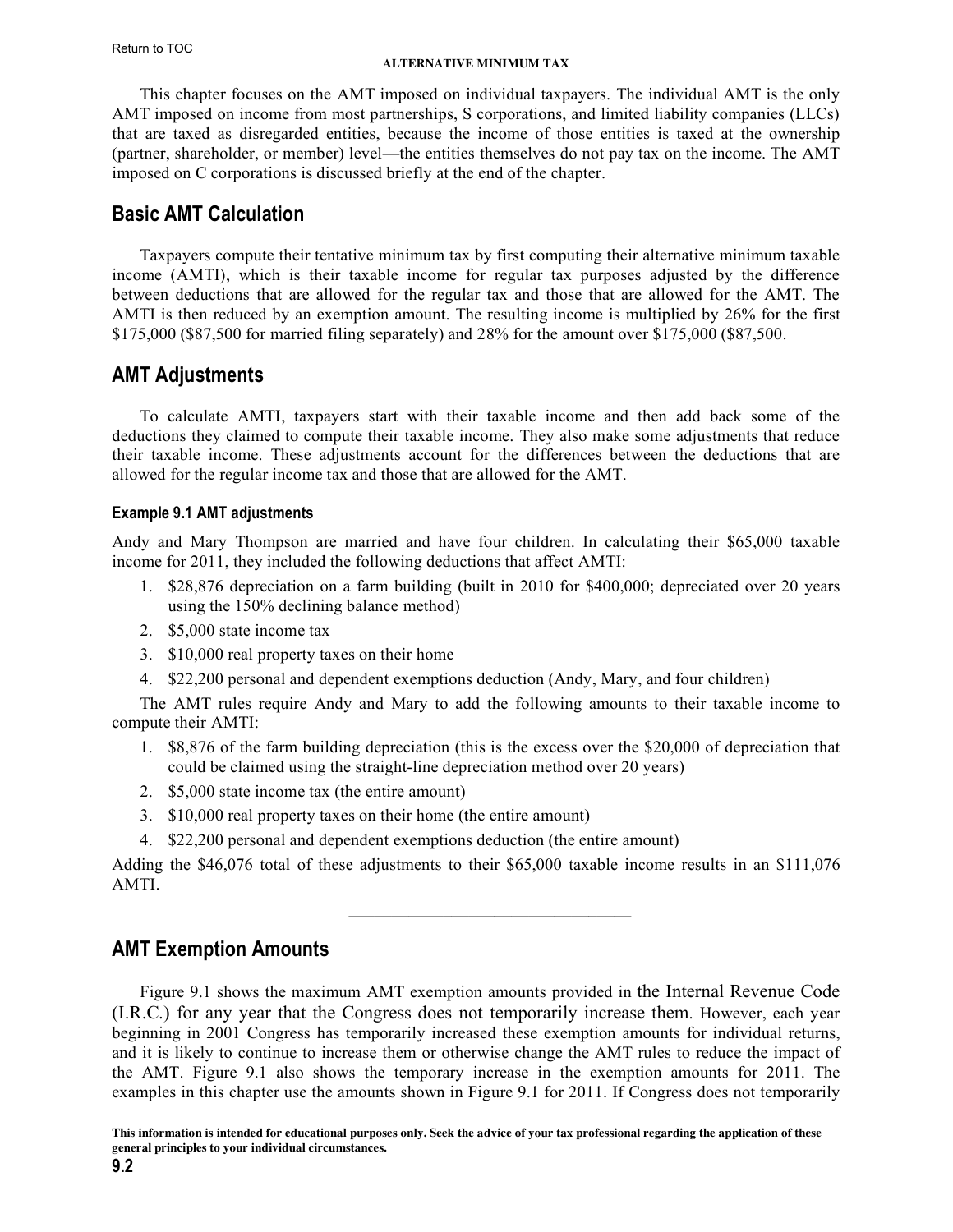<span id="page-2-0"></span>increase the AMT exemption amounts for a year after 2011, AMT liability will dramatically increase for some taxpayers.

| <b>Filing Status</b>                  | I.R.C. Exemption<br>Amount | 2011 Exemption<br><b>Amount</b> |
|---------------------------------------|----------------------------|---------------------------------|
| Married individuals filing jointly    | \$45,000                   | \$74,450                        |
| Surviving spouses                     | 45,000                     | 74,450                          |
| Head of household                     | 33,750                     | 48,450                          |
| Single individuals                    | 33,750                     | 48,450                          |
| Married individuals filing separately | 22,500                     | 36,225                          |
| <b>Estates and trusts</b>             | 22,500                     | 22,500                          |
| Corporations                          | 40,000                     | 40,000                          |
|                                       |                            |                                 |

|  |  | <b>Figure 9.1 AMT Exemption Amounts</b> |
|--|--|-----------------------------------------|
|  |  |                                         |

### **Example 9.2 Basic AMT Calculation**

Andy and Mary Thompson from Example 9.1 compute their AMT as shown in Figure 9.2.

| AMTI                                    | \$111,076 |
|-----------------------------------------|-----------|
| Exemption                               | $-74,450$ |
| AMT tax base                            | \$36,626  |
| AMT tax rate on first \$175,000 of AMTI | 0.26<br>x |
| Tentative minimum tax                   | 9,523     |
| Regular tax on \$65,000                 | 8,904     |
| AMT                                     |           |

### *FIGURE 9.2 AMT Calculation*

Note that Andy and Mary pay the \$8,904 regular tax plus the \$619 AMT for a total tax of \$9,523, which is equal to the tentative minimum tax. Therefore, the effect of the AMT is to make taxpayers pay the higher of their regular tax liability or their tentative minimum tax.

### **Observation**

Exemption Amount Stated in I.R.C. Would Increase AMT

If Congress had not increased the AMT exemptions for 2011, Andy and Mary would owe \$8,276 of AMT for 2011. Subtracting the \$45,000 exemption from their \$111,076 AMTI leaves \$66,076. When \$66,076 is multiplied by the 26% AMT rate, the tentative minimum tax is \$17,180, which exceeds their \$8,904 regular tax by \$8,276.

### **AMT Credit**

The AMT caused by some adjustments can create a credit that reduces regular income tax liability in subsequent tax years. In effect, these adjustments do not increase a taxpayer's total tax liability; they simply accelerate income tax liability by imposing the AMT in one year and reducing income taxes in a later year. Because taxpayers must pay the higher of their regular tax or their tentative minimum tax each year, a subsequent-year reduction of AMTI does not in itself produce the offsetting benefit that the credit provides.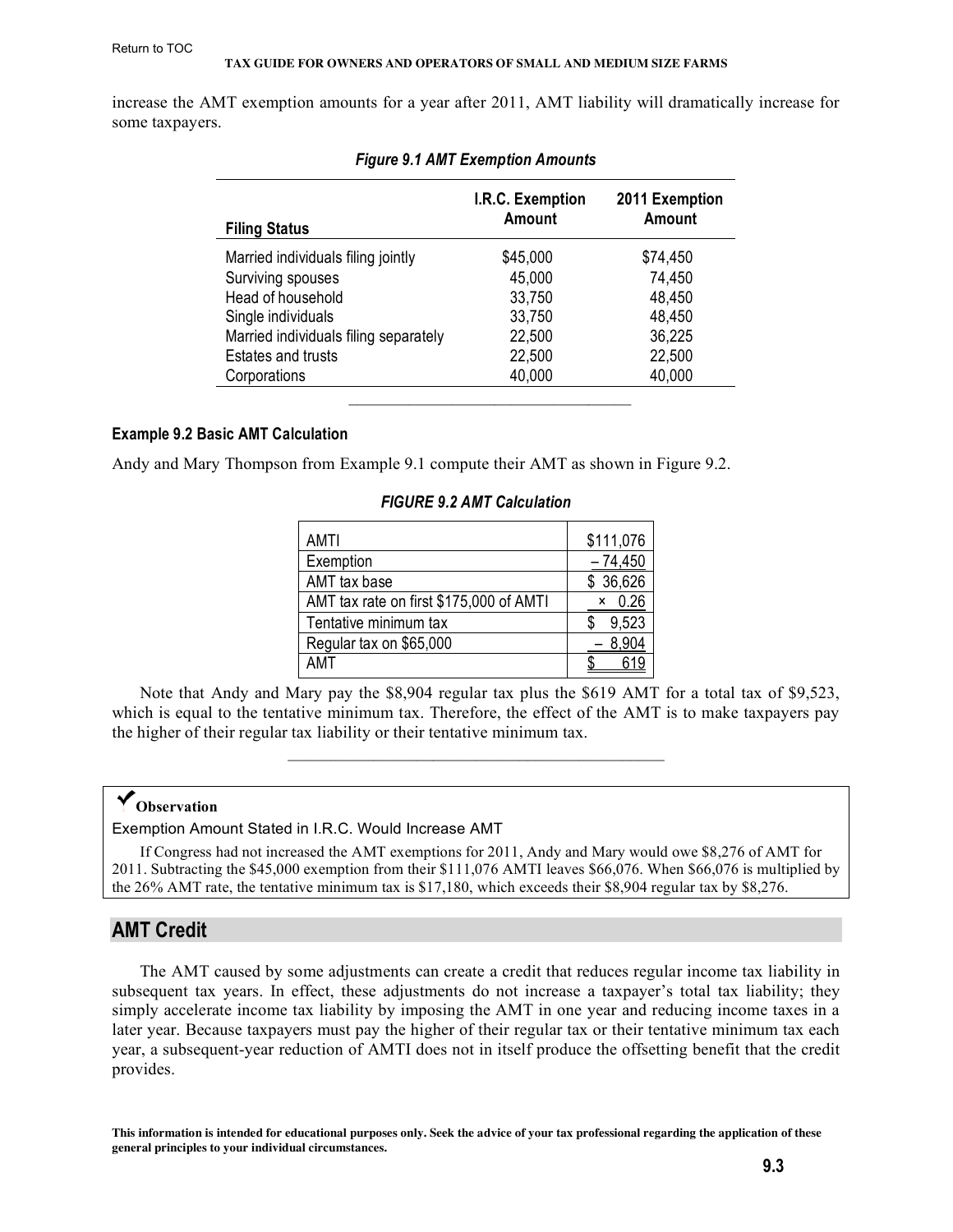### <span id="page-3-0"></span>**Adjustments That Create an AMT Credit**

The adjustments that can create an AMT credit are those that defer deductions rather than permanently prohibit them. For example, some assets can be depreciated at a faster rate for regular tax purposes than for AMT purposes. In the early years of depreciating those assets, the regular tax depreciation exceeds the AMT depreciation, and the excess is an addition to AMTI that can cause an AMT liability. In the later years of depreciating those assets, the regular tax depreciation is less than the AMT depreciation, and the deficit is subtracted in calculating AMTI. By the end of the assets' recovery period, the total regular tax depreciation and the AMT depreciation are the same. Therefore, the AMT rules simply deferred the depreciation deduction—they did not reduce the total depreciation deduction.

AMT adjustments that cause a permanent difference in regular taxable income and AMTI **do not** create an AMT credit. These adjustments include

- itemized deductions, including any investment interest expense reported on Schedule E,
- the standard deduction, and
- the personal and dependent exemptions deduction.

#### **Example 9.3 AMT Credit**

In Example 9.2, Andy and Mary Thompson's AMT for 2011 was \$619. Three of their four AMT adjustments—the \$5,000 of state income tax, \$10,000 of real property taxes, and \$22,200 of personal and dependent exemptions deduction—**are not** deferral adjustments. The AMT caused by those permanent adjustments does not create an AMT credit.

However, their \$8,876 depreciation adjustment **is** a deferral adjustment that creates a \$619 AMT credit. (Without the \$8,876 depreciation adjustment, their 2011 AMT would be zero). The credit can be subtracted from their regular tax liability in 2012, but a limit applies: It can reduce their regular tax liability only to their tentative minimum tax for 2012. Any excess is carried forward to reduce regular income taxes in future years, subject to each year's tentative minimum tax limit.

 $\mathcal{L}_\text{max} = \mathcal{L}_\text{max} = \mathcal{L}_\text{max} = \mathcal{L}_\text{max} = \mathcal{L}_\text{max}$ 

### **Observation**

AMT on Deferral Items Only Accelerates Tax Liability

Because Andy and Mary receive a \$619 credit in 2012 for the \$619 AMT they paid in 2011, the AMT did not permanently increase their income tax. The AMT only accelerated the \$619 liability from 2012 to 2011.

### **AMT Management and Planning Issues**

 The examples in this section show how the AMT affects taxpayers with large capital gains or itemized deductions that are limited for the AMT calculation.

### **Taxpayers with Large Capital Gains**

The same capital gains tax rates that are used for regular tax liability apply in calculating the AMT. Although these rates do not trigger the AMT, taxpayers with large capital gains nevertheless may be subject to the AMT as a result of a reduction or loss of the AMT exemption. The AMT exemption amounts shown in Figure 9.1are maximums; the exemption is phased out for higher income taxpayers. (The phase-out begins when AMTI exceeds \$112,500 for taxpayers filing as single or head of household, \$150,000 for joint returns and surviving spouses, and \$75,000 for married taxpayers filing separate returns.) Thus, while the tax rate on capital gains is still capped at 15%, the tentative minimum tax increases because the reduced AMT exemption increases the total income that is subject to the AMT rates.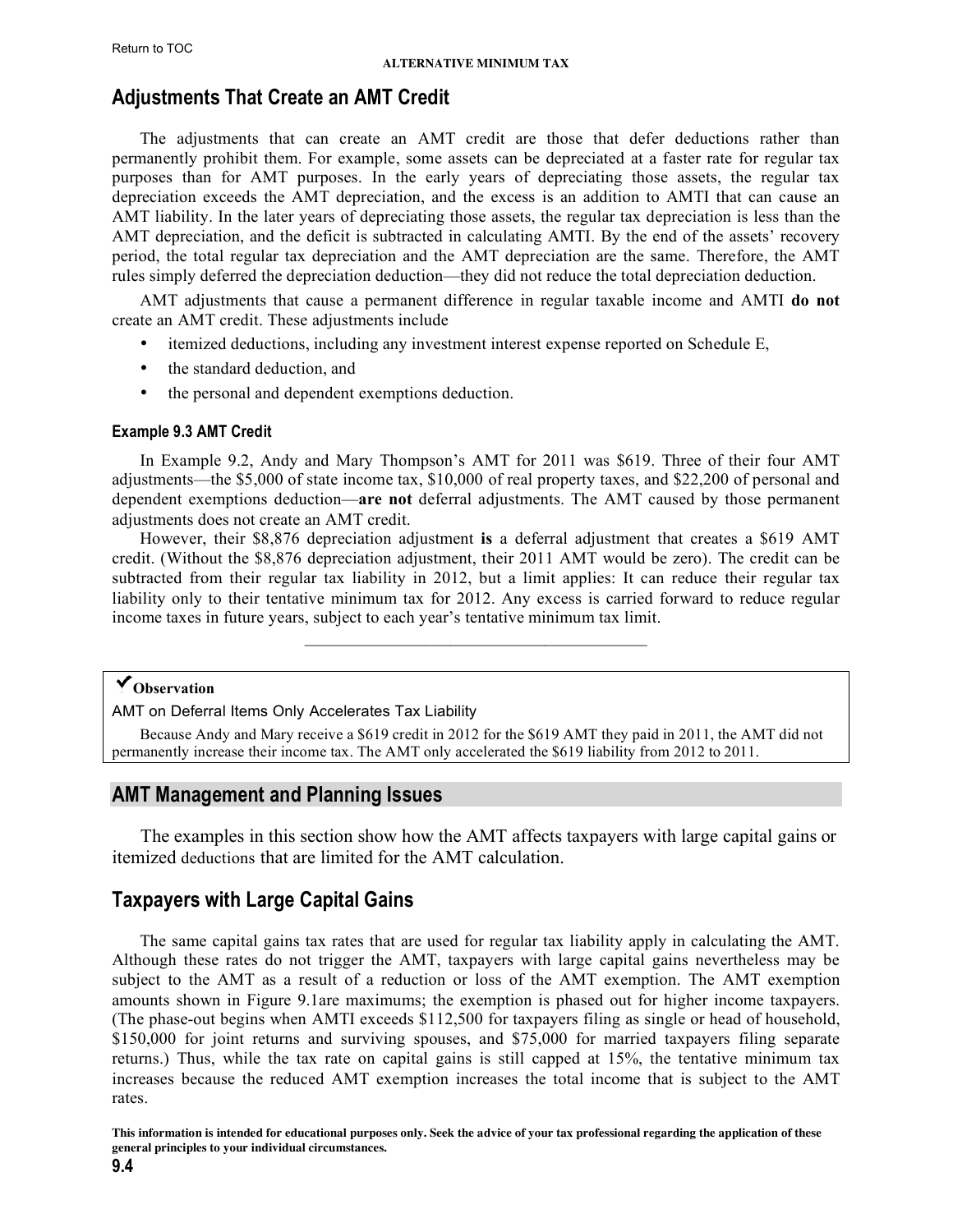### <span id="page-4-0"></span>**Example 9.4 Taxpayer with Large Capital Gains**

Tommy Hawk is single with no dependents. In 2011, Tommy decided to quit farming, He sold his 70 acres of farmland but kept his home, outbuildings, and machinery. He had \$25,000 of farm income for 2011 and \$35,000 of wages from a new job. He sold the 70 acres for \$260,000. His income tax basis in the land was \$30,000, so he had a \$230,000 capital gain from its sale.

Tommy claims the \$5,800 standard deduction, and his personal exemption deduction is \$3,700. If Tommy had not sold the land, he would not owe any AMT. His AMTI would be \$58,234 (\$25,000 farm income – \$1,766 SE tax deduction + \$35,000 wages). His income subject to the AMT after subtracting his \$48,450 AMT exemption would be \$9,784, and he would have a \$2,544 tentative minimum tax (\$9,784  $\times$  $26\% = $2,544$ , which is less than the \$8,769 regular tax on his \$50,500 taxable income.

However, the capital gain from the farmland sale increases his taxable income to \$278,734 and his regular tax to \$42,815. The capital gain is still taxed at the 15% rate, but its inclusion in his AMTI reduces his \$48,450 AMT exemption to \$6,892 and his AMT increases to \$5,652.

 $\mathcal{L}_\text{max}$  and the set of the set of the set of the set of the set of the set of the set of the set of the set of the set of the set of the set of the set of the set of the set of the set of the set of the set of the s

#### **Planning Pointer**

### Spread Capital Gains to More Than One Year

If large capital gains would cause the AMT, spreading them over more than one year can reduce or eliminate the additional liability. Spreading the gains can keep AMTI below the threshold for reducing the AMT exemption amount.

 The current income tax rates on long-term capital gains are as low as they have been for many years. They will increase in 2013 under current law. The risk of paying a higher income tax on long-term capital gains in future years should be factored into a decision to postpone capital gains.

 Capital gains can be spread out by making an installment sale or by selling part of the assets in each of two or more years. Be sure to compare the tax savings with the risk of not being paid on an installment contract or the risk of a price decrease if you delay selling part of the assets.

 $\mathcal{L}_\text{max} = \mathcal{L}_\text{max} = \mathcal{L}_\text{max} = \mathcal{L}_\text{max} = \mathcal{L}_\text{max}$ 

### **Example 9.5 Spreading Capital Gains**

Tommy Hawk from Example 9.4 sold his farmland for \$260,000, but he entered into an installment contract that required the buyer to pay \$130,000 in 2011 and \$130,000 plus interest in 2012. After subtracting \$15,000 of basis from each of those payments, Tommy has \$115,000 of long-term capital gain to report in each year. He has \$58,234 of ordinary income and claims the standard deduction and one personal exemption deduction for 2011. Tommy's AMT for 2011 is zero.

If his income is similar in 2012, and the AMT exemption amounts, tax rates, standard deduction, and personal exemption deduction are the same for 2012 as they are for 2011, Tommy also will owe no AMT for 2012. Spreading the capital gain over the two years reduces his total AMT from \$5,652 to zero.

\_\_\_\_\_\_\_\_\_\_\_\_\_\_\_\_\_\_\_\_\_\_\_\_\_\_\_\_\_\_\_\_\_\_\_

### **Itemized Deduction Limitations**

The AMT calculation eliminates or limits several of the Schedule A (Form 1040) itemized deductions. They include the following four common itemized deductions.

- 1. State and local taxes (including property taxes, income taxes, and sales taxes) are not deductible at all in calculating AMT. Taxpayers with high state and local taxes are more likely to have an AMT liability.
- 2. Miscellaneous itemized deductions subject to the 2%-of-adjusted-gross-income (AGI) floor are not allowed for the AMT.

**This information is intended for educational purposes only. Seek the advice of your tax professional regarding the application of these general principles to your individual circumstances.**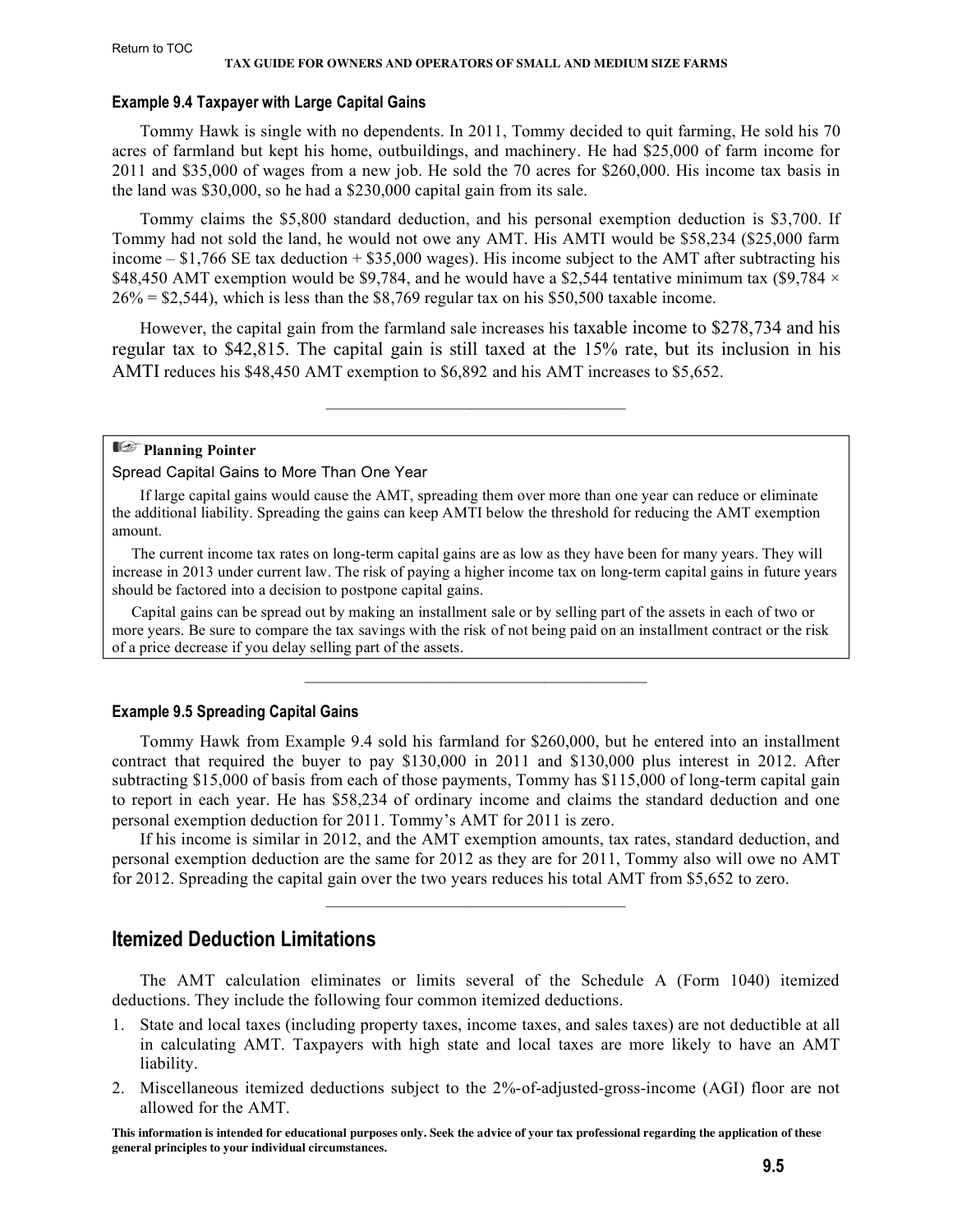#### **ALTERNATIVE MINIMUM TAX**

- <span id="page-5-0"></span>• Hobby activity deductions are allowed for regular tax purposes as a 2%-of-AGI-floor miscellaneous deduction to the extent of the income from the hobby activity, but they are not deductible for the AMT. Therefore, taxpayers with significant hobby expense deductions for regular tax purposes may have an AMT liability.
- Employee business expenses are allowed as a 2%-of-AGI-floor miscellaneous deduction, but they are not deductible for AMT. Therefore, taxpayers with significant employee business expenses may have an AMT liability.
- 3. Home mortgage interest on indebtedness that is **not** used to acquire, construct, or substantially improve the taxpayer's main home or second home is not deductible for AMT.
- 4. Medical and dental expense deductions are limited to a 10%-of-AGI floor instead of the 7.5%-of-AGI floor that applies to the regular tax liability calculation.

 $\mathcal{L}_\text{max} = \mathcal{L}_\text{max} = \mathcal{L}_\text{max} = \mathcal{L}_\text{max} = \mathcal{L}_\text{max}$ 

### **Example 9.6 Hobby Expenses**

Mia Bombardini, a single taxpayer with no dependents, has \$45,000 of wages for 2011. She raises horses, and the IRS treats her horse activities as a hobby because she has not made a profit in the first seven years of raising horses. In 2011, Mia had \$40,000 of revenue and \$48,000 of expenses from her horse activity. The hobby loss rules limit her expense deduction for regular tax purposes to her \$40,000 of revenue from the activity. The deduction is further reduced by 2% of her AGI. As a result, her taxable income is \$27,000 and her regular income tax is \$3,629.

Mia cannot deduct the \$40,000 of horse expenses and certain other deductions when she computes her AMT. Consequently, Mia owes \$1,604 of AMT in addition to her \$3,629 regular tax.  $\mathcal{L}_\text{max}$  and the set of the set of the set of the set of the set of the set of the set of the set of the set of the set of the set of the set of the set of the set of the set of the set of the set of the set of the s

### **Planning Pointer**

### **Prepayment of Taxes**

Taxpayers who prepay property taxes or state income taxes for the following year (doubling the current-year deduction) to maximize the use of the standard deduction the following year may find themselves with an AMT liability that reduces or eliminates the intended tax benefit.

### **AMT for Corporations**

The AMT for corporations is similar to the AMT for individuals with a few important differences. The first important difference is that small C corporations are exempt from the AMT. For this purpose, a small corporation is one whose average annual gross receipts for all prior 3-tax-year periods do not exceed \$7,500,000. (If the C corporation had only one prior tax year, the average annual gross receipts limit is \$5,000,000.) Therefore, most small- and medium-sized farms that are operated as C corporations are not subject to the AMT.

Differences for C corporations that are subject to the AMT include the following:

- 1. Some preferences and adjustments taken into account in computing AMTI are different.
- 2. The AMT exemption is \$40,000.
- 3. The tax rate used to compute the tentative minimum tax is 20%.

### **The Future of the AMT**

AMT has become a growing concern for more and more taxpayers. It affects more taxpayers because Congress has reduced regular income tax rates without changing the AMT rates. Regular tax rate brackets are also indexed for inflation, but the AMT brackets are not.